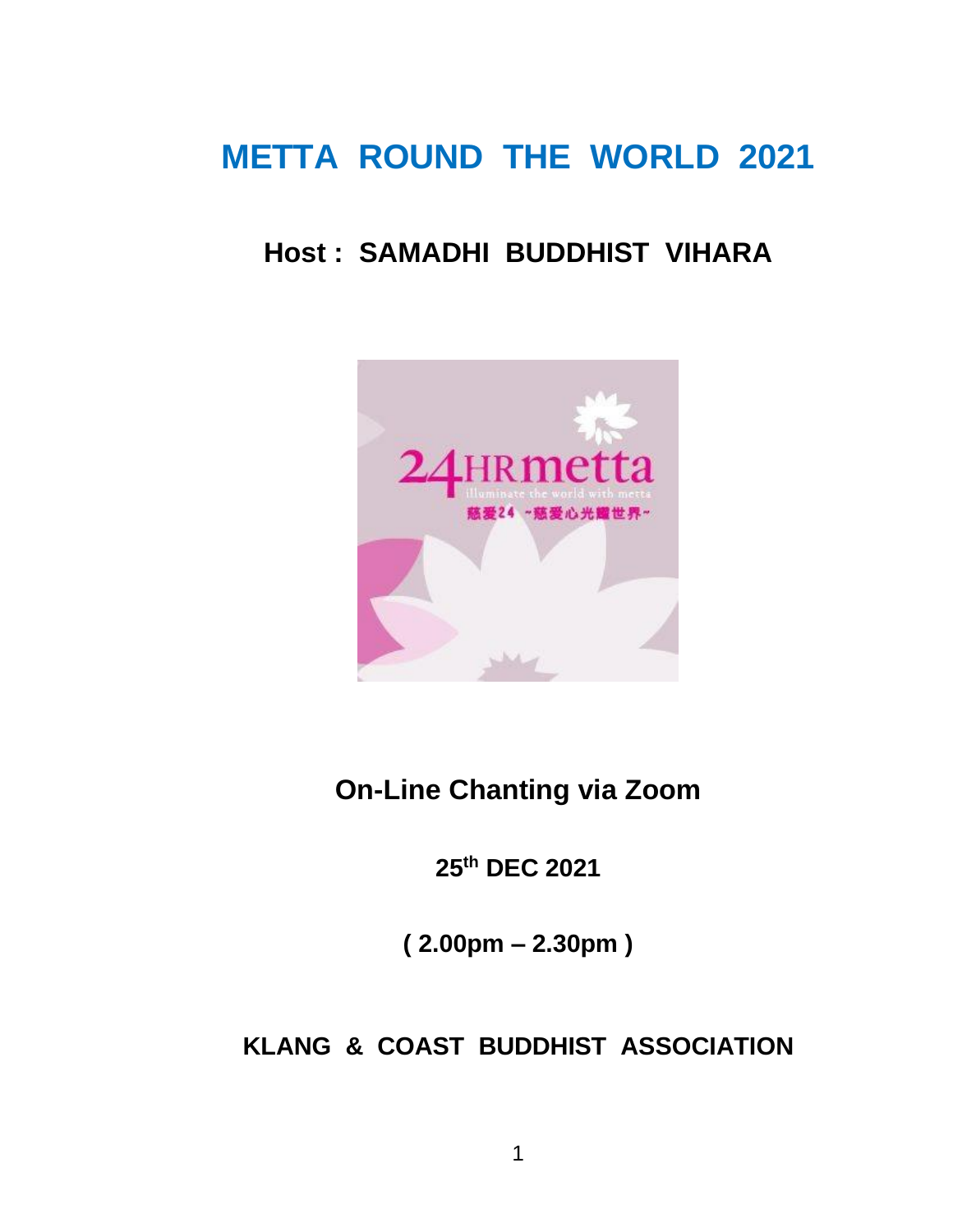### **VANDAN¾**

#### **SALUTATION**

## NAMO TASSA BHAGAVATO ARAHATO SAMMA-SAMBUDDHASSA

Honour to Him, the Blessed One, the Worthy One, the Fully Enlightened One

## **TI-SARANA**

#### THREE REFUGES

**BUDDHAM SARANAM GACCHĀMI** I go to the Buddha as my refuge.

**DHAMMAM** SARANAM GACCHAMI I go to the Dhamma as my refuge.

 $SANGHAM$  SARANAM GACCHAMI I go to the Sangha as my refuge.

**DUTIYAMPI BUDDHAM SARANAM GACCHĀMI** For the second time, I go to the Buddha as my refuge.

**DUTIYAMPI DHAMMAþ SARANAþ GACCH¾MI** For the second time, I go to the Dhamma as my refuge.

**DUTIYAMPI SANGHAM SARANAM GACCHĀMI** For the second time, I go to the Sangha as my refuge.

**TATIYAMPI BUDDHAþ SARANAþ GACCH¾MI** For the third time, I go to the Buddha as my refuge.

**TATIYAMPI DHAMMAþ SARANAþ GACCH¾MI** For the third time, I go to the Dhamma as my refuge.

**TATIYAMPI SANGHAþ SARANAþ GACCH¾MI** For the third time, I go to the Sangha as my refuge.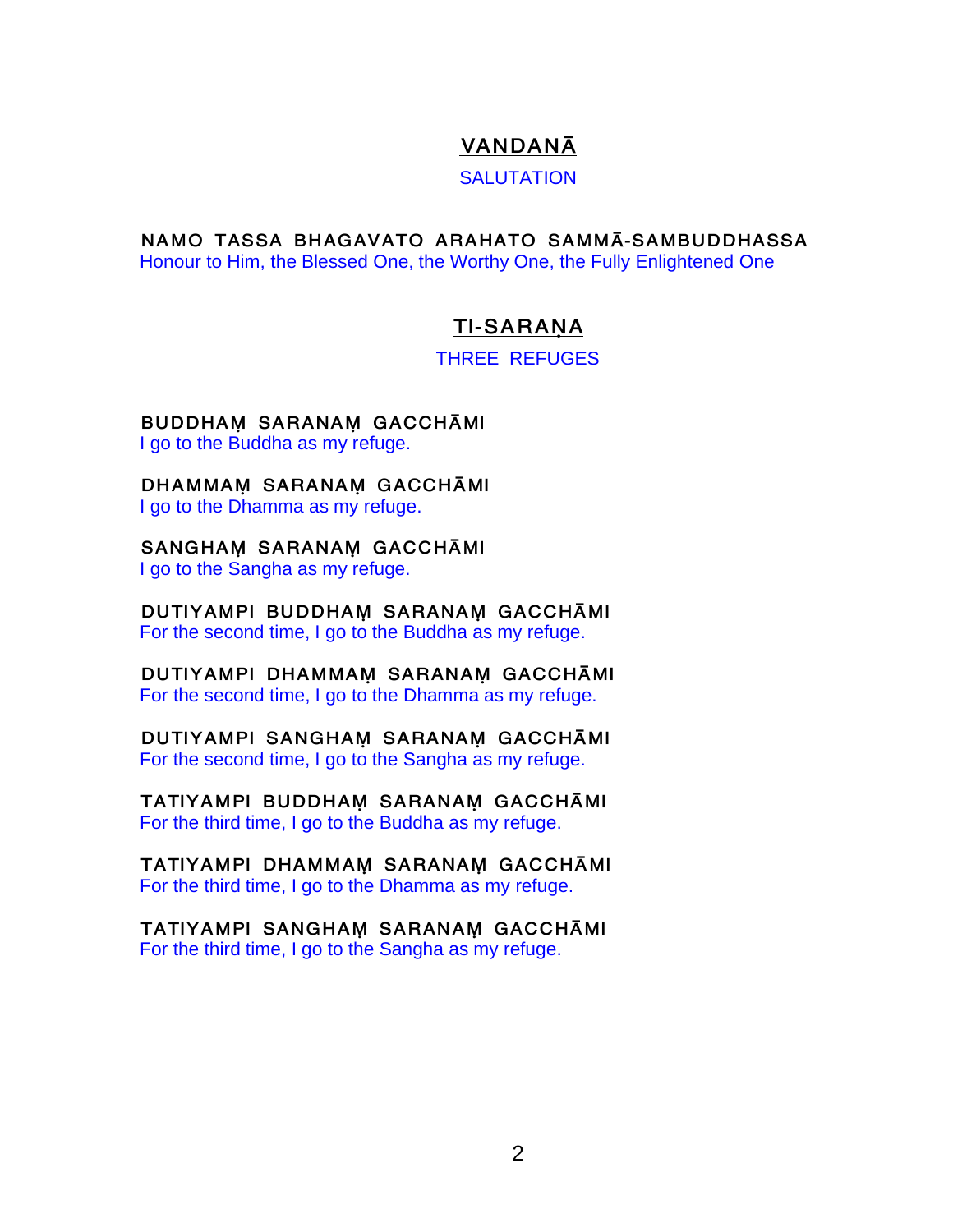## **PAÑCA SĪLA**

#### FIVE PRECEPTS

#### **P¾N¾TI-P¾T¾ VERAMAN¿ SIKKH¾ PADAþ SAM¾DIY¾MI** I take the precept to abstain from destroying of living beings.

#### **ADINN¾-D¾N¾ VERAMAN¿ SIKKH¾ PADAþ SAM¾DIY¾MI** I take the precept to abstain from taking things not given.

**K¾MESU MICCH¾-C¾R¾ VERAMAN¿ SIKKH¾ PADAþ SAM¾DIY¾MI** I take the precept to abstain from sexual misconduct.

**MUS¾V¾D¾ VERAMAN¿ SIKKH¾ PADAþ SAM¾DIY¾MI** I take the precept to abstain from false speech.

## $SUR\bar{A}$  MERAYA-MAJJA-PAMA-DATTANA VERAMANĪ SIKKHĀ **PADAþ SAM¾DIY¾MI**

I take the precept to abstain from distilled and fermented liquors that cause intoxication and heedlessness.

## **BUDDHA VANDAN¾**

SALUTATION TO THE BUDDHA

**ITIPI SO BHAGAVĀ ARAHAM** Such indeed is the Blessed One, Exalted,

**SAMM¾ SAMBUDDHO** Omniscient,

**VIJJ¾ CARANA-SAMPANNO** Endowed with knowledge and virtues,

**SUGATO LOKAVIDÐ** Well-gone, knower of the worlds,

#### **ANUTTARO PURISA DAMMA-S¾RATH¿**

A Guide incomparable for the training of individuals,

SATTHA DEVA-MANUSSANAM Teacher of gods and men,

**BUDDHO BHAGAVĀ TI** Enlightened and Holy.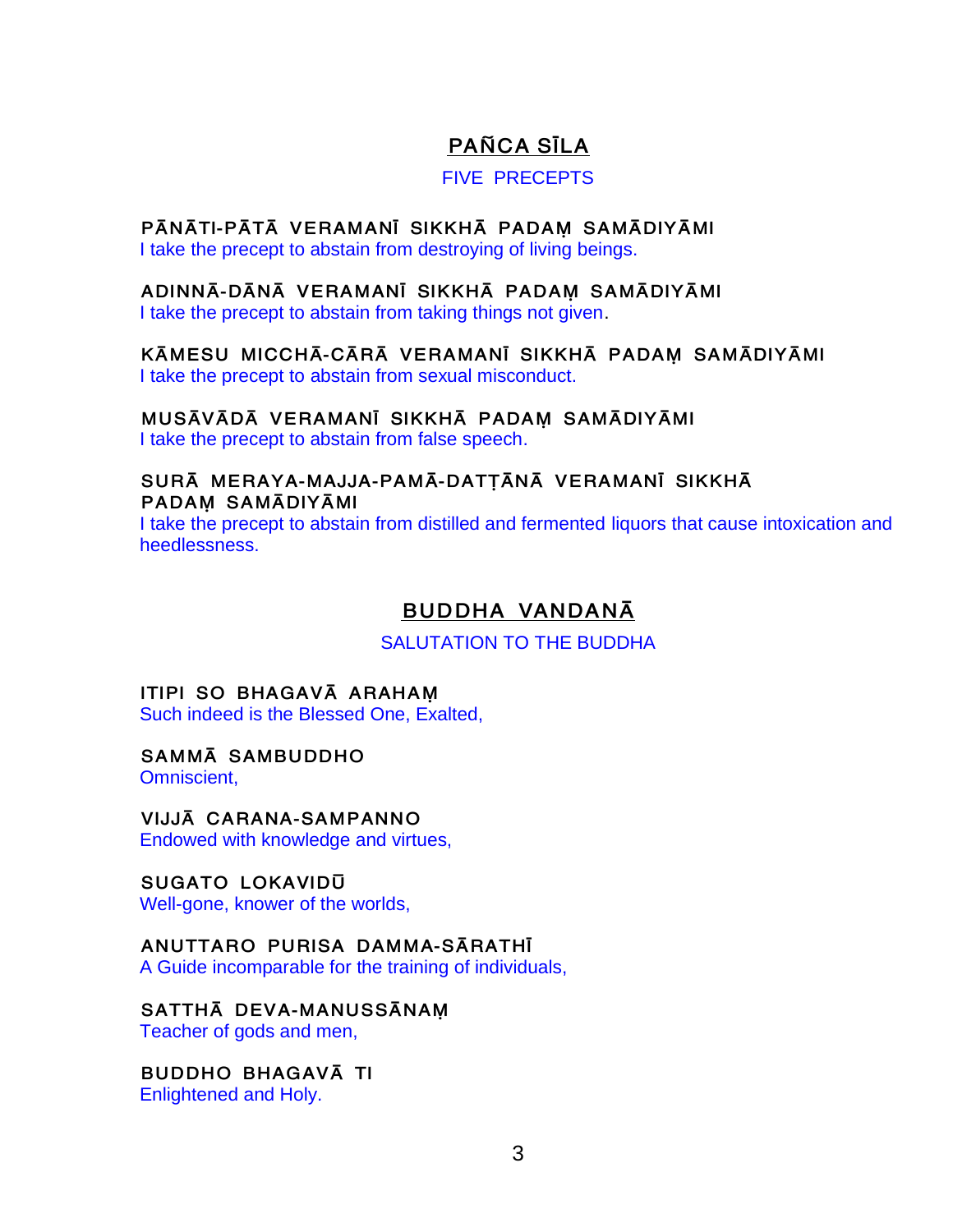## **DHAMMA VANDAN¾**

SALUTATION TO THE DHAMMA

#### SVĀKKHĀTO BHAGAVATĀ DHAMMO

Well-expounded is the Dhamma by the Blessed One,

**SANDITTIKO AKĀLIKO** to be self-realised; with immediate fruit;

**EHI-PASSIKO OPANAYIKO** to be but approached to be seen;

**PACCATTAþ VEDITABBO / VIÑÑUH¿ TI** capable of being entered upon; / To be attained by the wise, each for himself.

## **SANGHA VANDAN¾**

SALUTATION TO THE SANGHA

SUPATIPANNO BHAGAVATO SĀVAKA SANGHO Of good conduct is the Order of the Disciples of the Blessed One.

**UJU PATIPANNO BHAGAVATO SĀVAKA SANGHO** Of upright conduct is the Order of the Disciples of the Blessed One.

**ÑĀYA PATIPANNO BHAGAVATO SĀVAKA SANGHO** Of wise conduct is the Order of the Disciples of the Blessed One.

SĀMĪCI PATIPANNO BHAGAVATO SĀVAKA SANGHO Of dutiful conduct is the Order of the Disciples of the Blessed One.

YADIDAM CATTĀRI PURISA YUGĀNI Namely, these Four Pairs of Person,

**ATTA PURISA PUGGALĀ** the eight individuals,

**ESA BHAGAVATO SĀVAKA SANGHO** This Order of the Disciples of the Blessed One namely,

**¾HUNEYYO P¾HUNEYYO** is worthy of offerings, is worthy of hospitality,

**DAKKHINEYYO AÑJALI KARAN¿YO** is worthy of gifts, is worthy of reverential salutation,

**ANUTTARAþ PUÑÑAK KHETTAþ LOKASS¾ TI** is an incomparable field of merits to the World.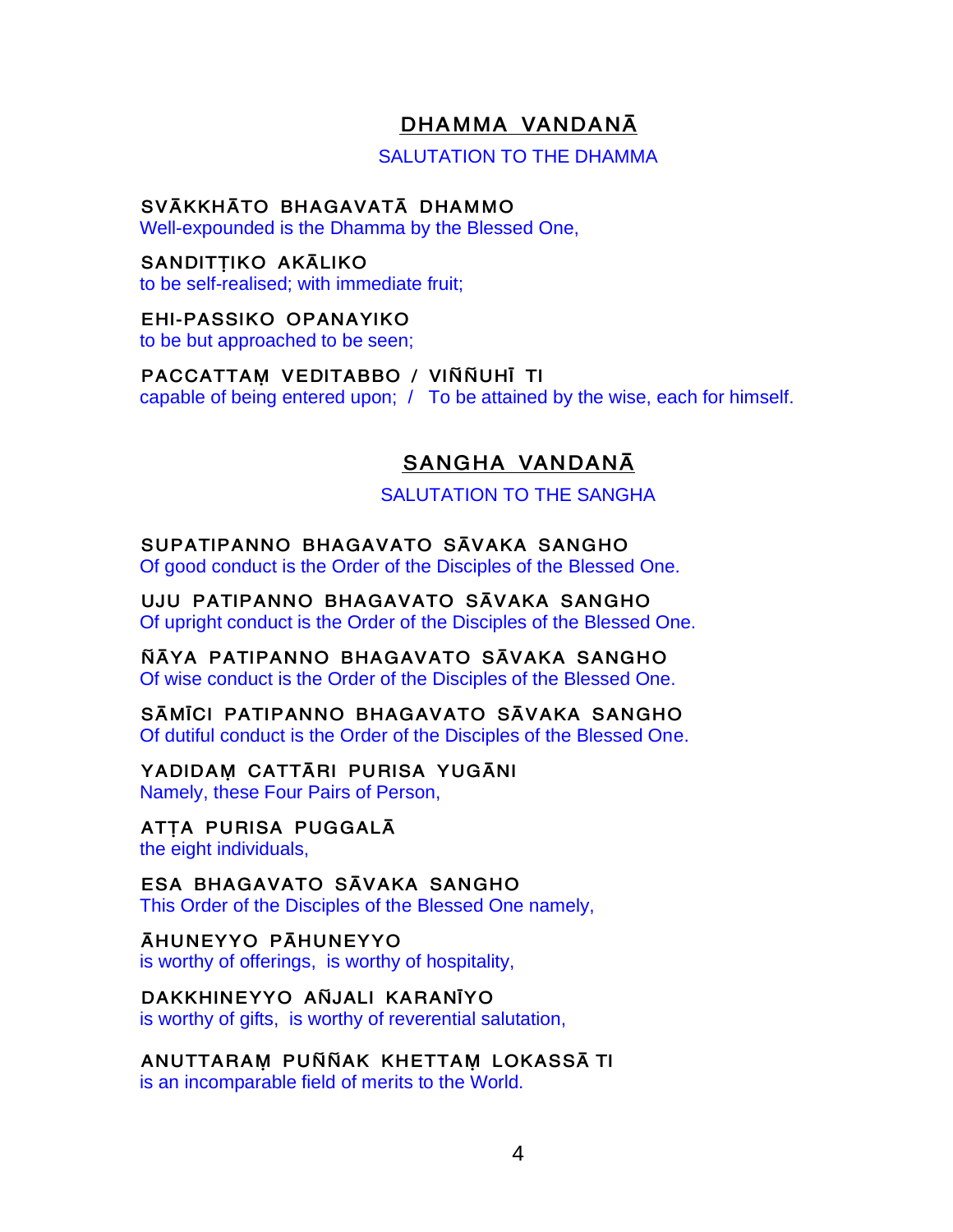#### **SACCA KIRIYĀ GĀTHĀ** VERSES ON THE ASSEVERATIONS OF TRUTH

1) NATTHI ME SARANAM AÑÑAM BUDDHO ME SARANAM VARAM There is no other refuge for me, The Buddha is my matchless refuge.

By these words of truth, May joyous victory be yours !

**2) NATTHI ME SARANAþ AÑÑAþ DHAMMO ME SARANAþ VARAþ** There is no other refuge for me, The Dhamma is my matchless refuge.

By these words of truth, May joyous victory be yours !

**3) NATTHI ME SARANAþ AÑÑAþ SANGHO ME SARANAþ VARAþ** There is no other refuge for me, The Sangha is my matchless refuge.

By these words of truth, May joyous victory be yours !

- 4) YAMKIÑCI RATANAM LOKE VIJJATI VIVIDHĀ PUTHU Whatever diverse precious jewels there be in this universe
	- RATANAM BUDDHA SAMAM NATTHI TASMĀ SOTTHI BHAVANTU TE There is no jewel equal to the Buddha. By this truth let you be prosperous.
- 5) YAMKIÑCI RATANAM LOKE VIJJATI VIVIDHĀ PUTHU Whatever diverse precious jewels there be in this universe

**ETENA SACCA VAJJENA HOTU TE JAYA MANGALAþ**

 **RATANAþ DHAMMA SAMAþ NATTHI TASM¾ SOTTHI BHAVANTU TE** There is no jewel equal to the Dhamma. By this truth let you be prosperous.

**6) YAþKIÑCI RATANAþ LOKE VIJJATI VIVIDH¾ PUTHU** Whatever diverse precious jewels there be in this universe

RATANAM SANGHA SAMAM NATTHI TASMA SOTTHI BHAVANTU TE There is no jewel equal to the Sangha By this truth let you be prosperous.

 **ETENA SACCA VAJJENA HOTU TE JAYA MANGALAþ**

**ETENA SACCA VAJJENA HOTU TE JAYA MANGALAþ**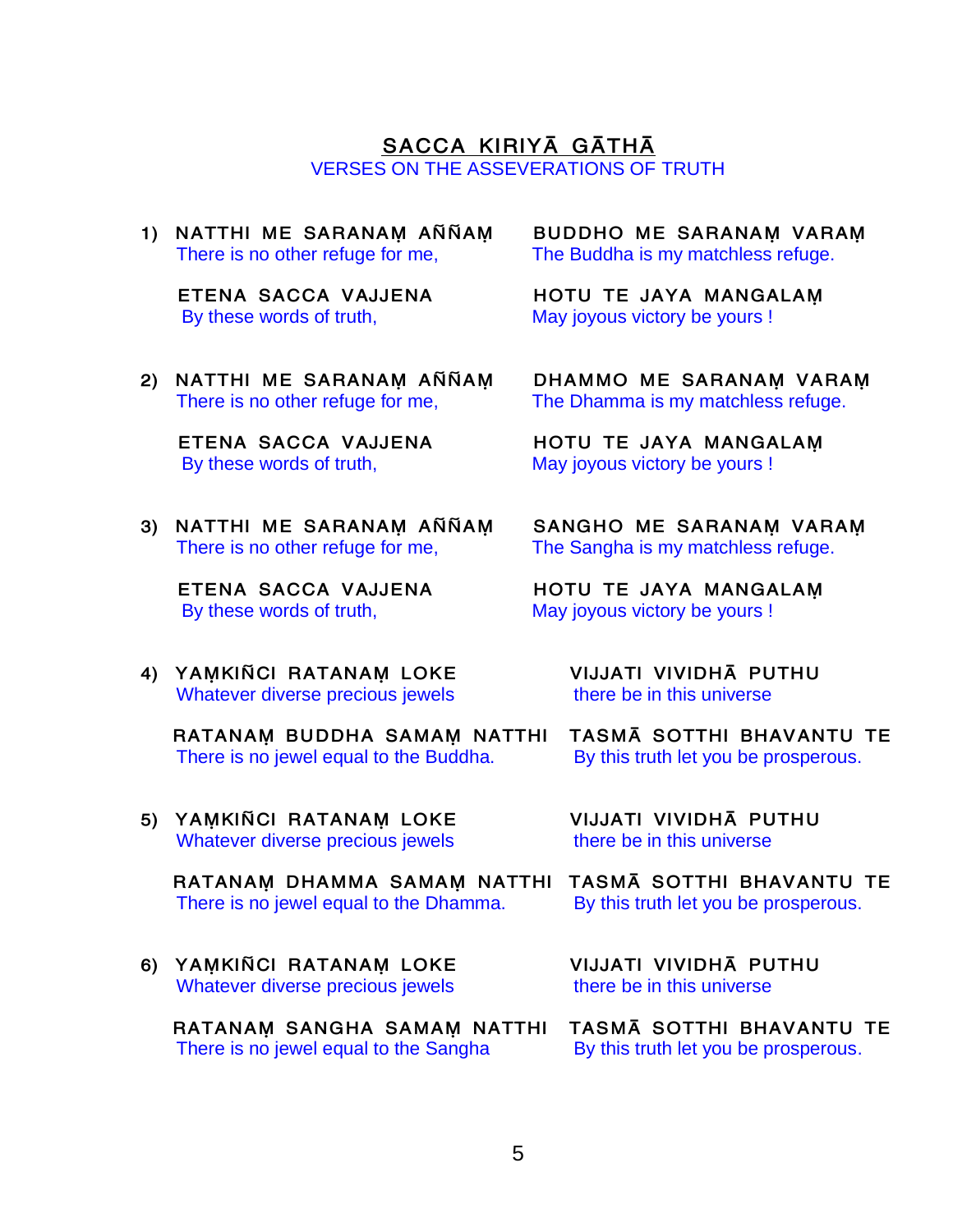#### **METT¾NUSSATI** COMTEMPLATION OF LOVING KINDNESS

Having compared oneself with others one should practice loving-kindness

ATTŪPAMĀYA SABBESAM SATTĀNAM SUKHA KĀMATAM

Towards all beings by realizing that everyone desires happiness.

PASSITVĀ KAMATO METTAM SABBA SATTESU BHĀVAYE

SUKHĪ BHAVEYYAM NIDDUKKHO AHAM NICCAM AHAM VIYA May I be free from sorrow and always be happy May those who desire my welfare

**HIT¾ CA ME SUKH¿ HONTU MAJJHATT¾ CA'THA VERINO** Those who are indifferent towards me and those who hate me, also be happy.

IMAMHI GĀMAKKHETTAMHI SATTĀ HONTU SUKHĪ SADĀ May all beings who live in this vicinity be happy

**TATO PARAþ CA RAJJESU CAKKAV¾LESU JANTUNO** May those who live in other kingdoms, in this world-system be happy.

#### SAMANTĀ CAKKA VĀLESU SATTĀNAM TESU PĀNINO

May all beings living in every world-system and each element of life within such a system

**SUKHINO PUGGAL¾ BHUT¾ ATTA BH¾VA GAT¾ SIYUM** may all these beings be happy achieve the highest bliss.

**TATH¾ ITTHI PUM¾ CEVA ARIY¾ ANARIY¾ PI CA** Likewise, women, men the noble and the ignoble ones,

**DEV¾ NAR¾ AP¾YATTH¾ TATH¾ DASA DIS¾SU C¾TI** Gods, men and those in woeful states and those living in the ten directions

#### **METTÄ BHAVANA** MEDITATION ON LOVING KINDNESS

**AHAþ AVERO HOMI ABHY¾PAJJO HOMI**

May I be free from enmity (hatred) May I be free from mental suffering,

ANĪGHO HOMI SUKHĪ ATTĀNAM PARIHARĀMI May I be free from physical suffering May I take care of myself happily.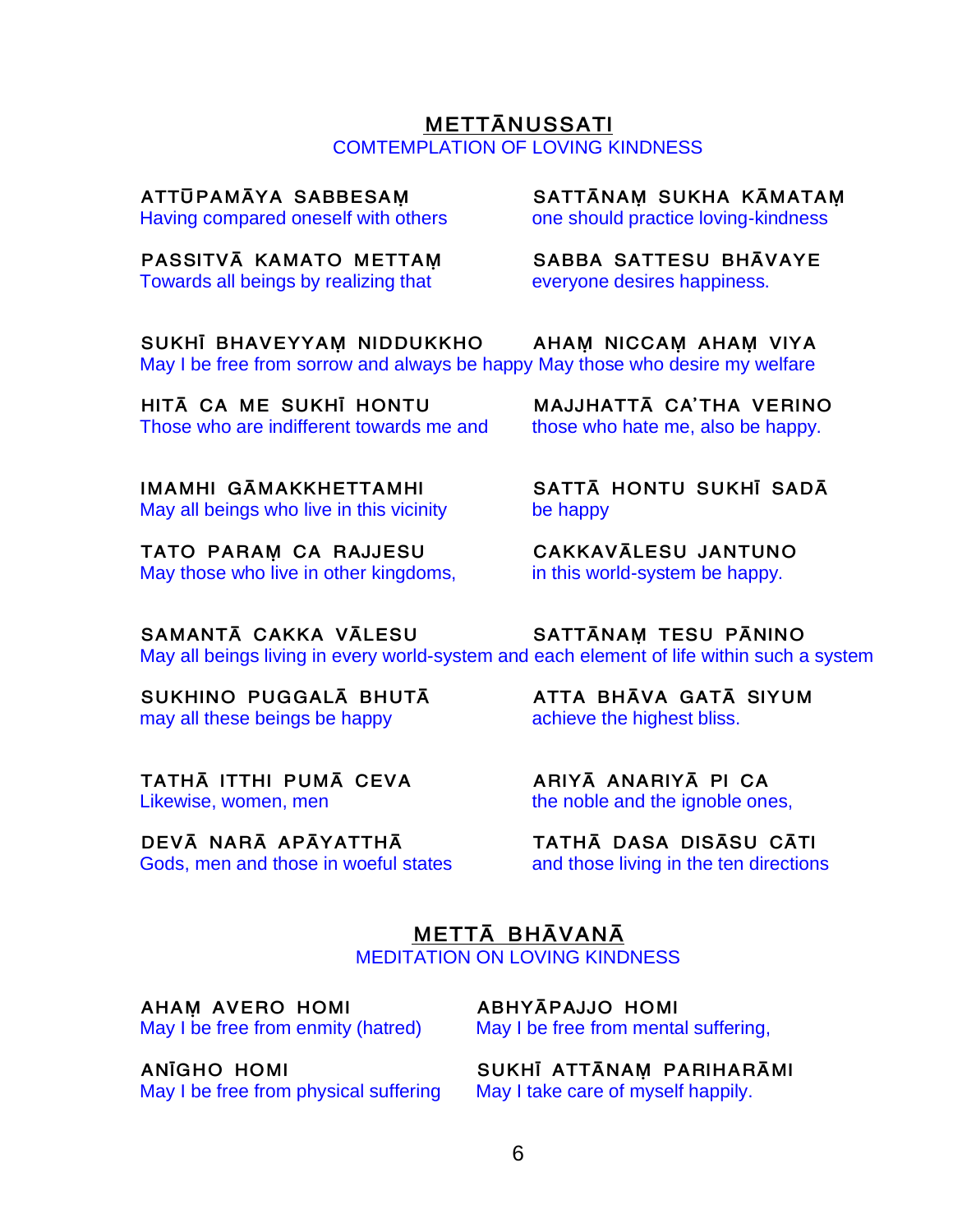#### **MAMA MĀTĀPITU ĀCARIYĀ CA**

May my father & mother and teachers

**ÑĀTI MITTĀ CA SABRAHMA CĀRINO CA** 

Relatives and friends and fellow brahma farers

**AVER¾ HONTU ABY¾PAJJ¾ HONTU**

May they be free from enmity (hatred) May they be free from mental suffering,

**AN¿GH¾ HONTU SUKH¿ ATT¾NAþ PARI HARANTU** May they be free from physical suffering,May they take care of themselves happily.

**IMASMIM ĀRĀME / SABBE YOGINO** In this monastery/grove / May all yogis/meditators

**AVER¾ HONTU ABY¾PAJJ¾ HONTU** 

May they be free from enmity (hatred) May they be free from mental suffering,

**AN¿GH¾ HONTU SUKH¿ ATT¾NAþ PARI HARANTU** May they be free from physical suffering,May they take care of themselves happily.

IMASMIM ĀRĀME / SABBE BHIKKHU SĀMANERĀ CA In this monastery/grove / May all bhikkhus & samaneras,

**UP¾SAK¾ UP¾SIK¾YO CA** laymen & laywomen

**AVER¾ HONTU ABY¾PAJJ¾ HONTU** 

May they be free from enmity (hatred) May they be free from mental suffering,

**AN¿GH¾ HONTU SUKH¿ ATT¾NAþ PARI HARANTU**

May they be free from physical suffering,May they take care of themselves happily.

AMHĀKAM CATU PACCAYA DĀYAKĀ May my donors of four requisites

**AVER¾ HONTU ABY¾PAJJ¾ HONTU** 

May they be free from enmity (hatred) May they be free from mental suffering,

**AN¿GH¾ HONTU SUKH¿ ATT¾NAþ PARI HARANTU** May they be free from physical suffering,May they take care of themselves happily.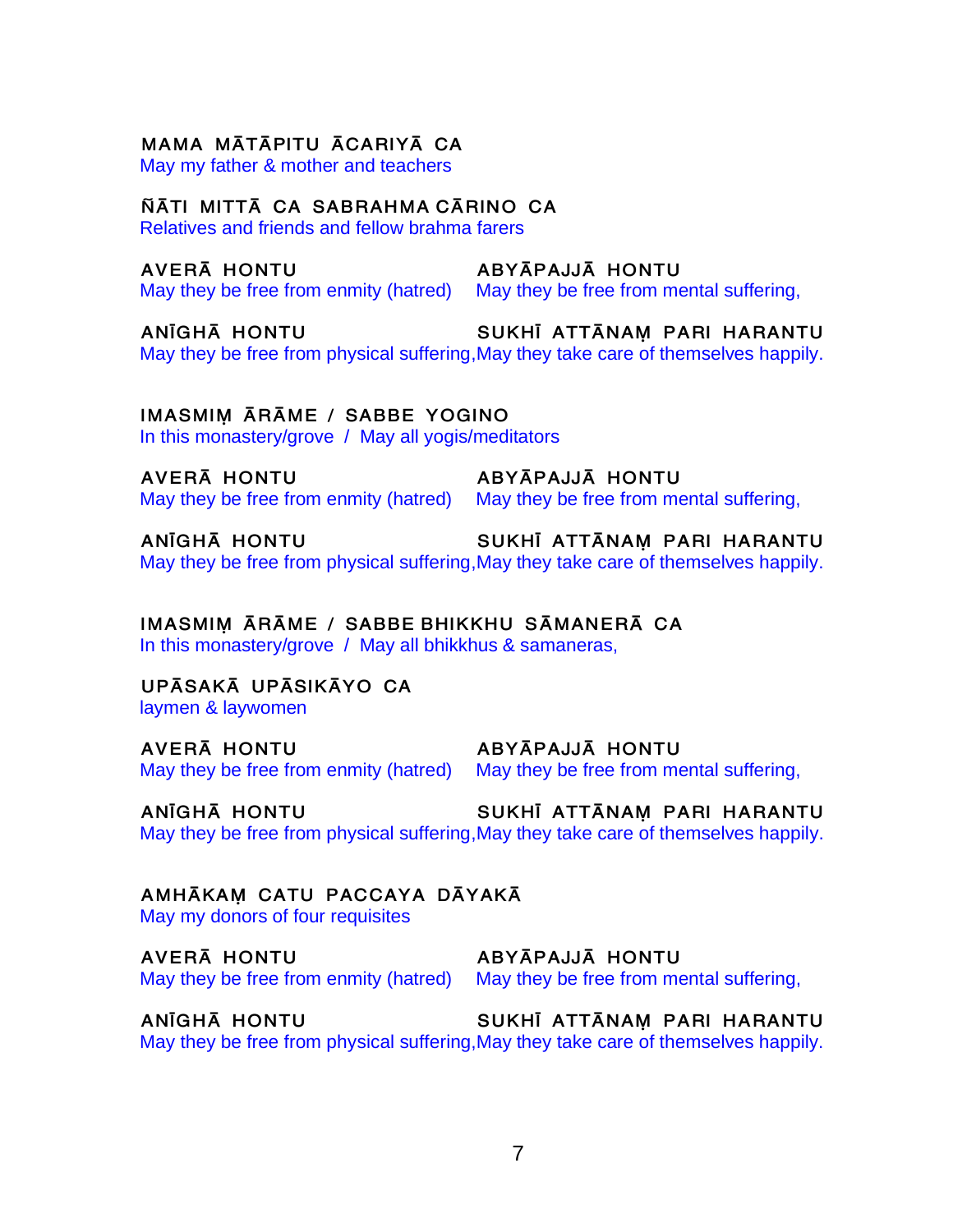## AMHĀKAM ĀRAKKHA DEVATĀ / IMASMIM VIHĀRE

May our guardian deities / In this temple

IMASMIM ĀVĀSE / IMASMIM ĀRĀME / ĀRAKKHA DEVATĀ In this dwellings / in this place / May the guardian deities

**AVER¾ HONTU ABY¾PAJJ¾ HONTU**  May they be free from enmity (hatred) May they be free from mental suffering,

**AN¿GH¾ HONTU SUKH¿ ATT¾NAþ PARI HARANTU** May they be free from physical suffering,May they take care of themselves happily.

**SABBE SATT¾ / SABBE P¾N¾ / SABBE BHÐT¾ / SABBE PUGGAL¾ /** May all beings / all living things / all creatures / All individuals

**SABBE ATTA BH¾VA PARIY¾ PANN¾ / SABB¾ ITTHIYO /** All personalities / May all female kinds

**SABBE PURIS¾ / SABBE ARIY¾ / SABBE ANARIY¾ /**  All male kinds / all noble ones / All who are not nobles

SABBE DEVĀ / SABBE MANUSSĀ / SABBE VINIPĀTIKĀ All deities / all humans / All those in unhappy states

**AVER¾ HONTU ABY¾PAJJ¾ HONTU**  May they be free from enmity (hatred) May they be free from mental suffering,

ANĪGHĀ HONTU SUKHĪ ATTĀNAM PARI HARANTU May they be free from physical suffering,May they take care of themselves happily.

**DUKKH¾ MUÑCANTU / YATHA LADDHA SAþPATTITO** May they be free from suffering / May whatever repleteness possessed

**M¾VI GACCHANTU / KAMMASSAK¾** Not be lost / Have kamma as their true property

**PURATTHIM¾YA DIS¾YA / PACCHIM¾YA DIS¾YA** In the eastern direction / In the western direction

**UTTAR¾YA DIS¾YA / DAKKHIN¾YA DIS¾YA** In the northern direction / In the southern direction

**PURATTHIM¾YA ANUDIS¾YA / PACCHIM¾YA ANUDIS¾YA** In the south-easterly direction / In the north-westerly direction

**UTTAR¾YA ANUDIS¾YA / DAKKHIN¾YA ANUDIS¾YA** In the north-easterly direction / In the south-westerly direction

**HETTHIM¾YA DIS¾YA / UPARIM¾YA DIS¾YA** In the downward direction (below) / In the direction above (upward)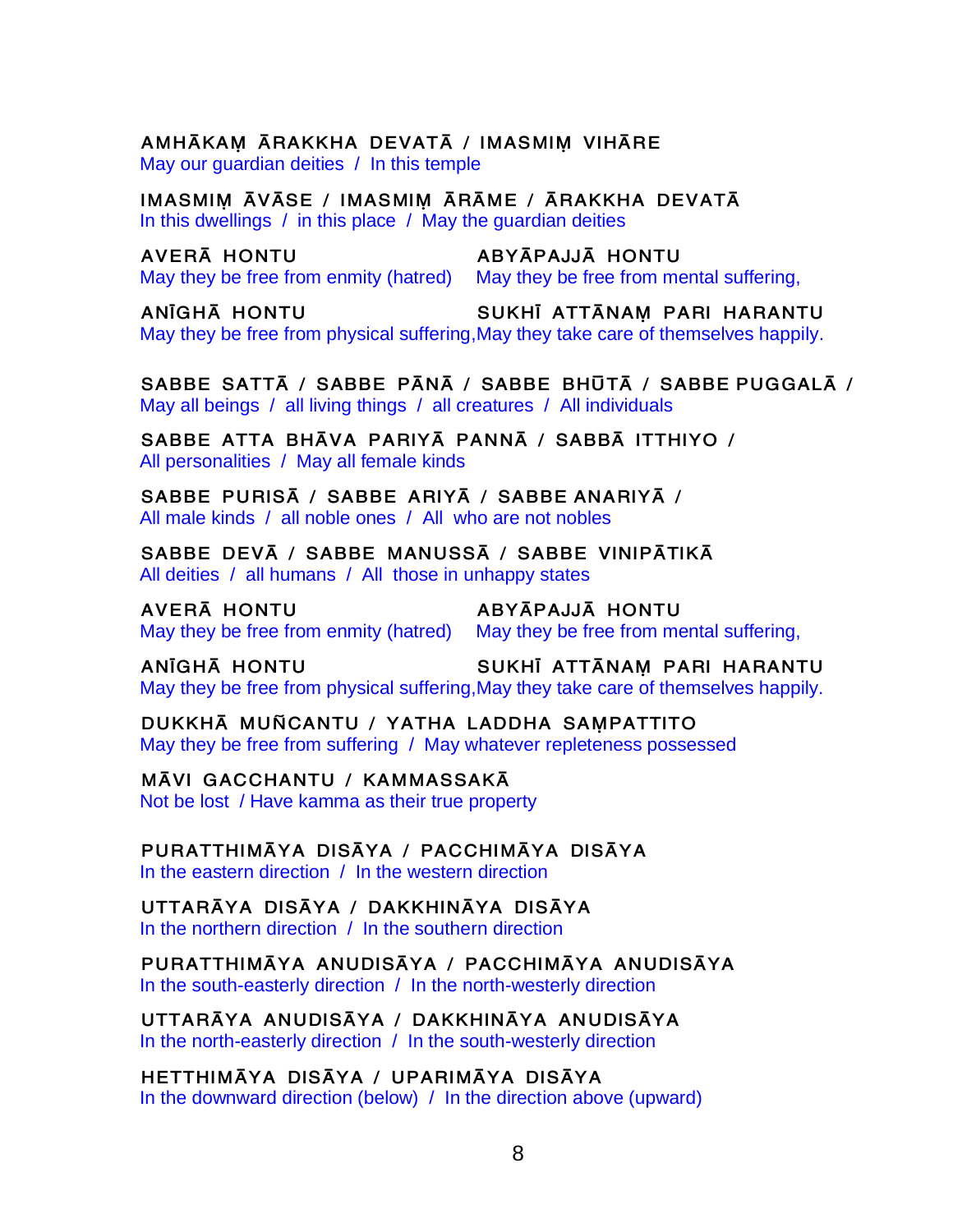SABBE SATTĀ / SABBE PĀNĀ / SABBE BHŪTĀ / SABBE PUGGALĀ / May all beings / all living things / all creatures / All individuals

SABBE ATTA BHAVA PARIYA PANNA / SABBA ITTHIYO / All personalities / May all female kinds

**SABBE PURIS¾ / SABBE ARIY¾ / SABBE ANARIY¾ /**  All male kinds / all noble ones / All who are not nobles

SABBE DEVĀ / SABBE MANUSSĀ / SABBE VINIPĀTIKĀ All deities / all humans / All those in unhappy states

**AVER¾ HONTU ABY¾PAJJ¾ HONTU**  May they be free from enmity (hatred) May they be free from mental suffering,

**AN¿GH¾ HONTU SUKH¿ ATT¾NAþ PARI HARANTU** May they be free from physical suffering,May they take care of themselves happily.

**DUKKH¾ MUÑCANTU / YATHA LADDHA SAMPATTITO** May they be free from suffering / May whatever repleteness possessed

**M¾VI GACCHANTU / KAMMASSAK¾** Not be lost / Have kamma as their true property

UDDHAM YĀVA BHAVAGGĀ CA / ADHO YĀVA AVĪCITTO As far up as the highest existence and / as far down as the lowest

SAMANTĀ CAKKAVĀLESU / YE SATTĀ PATHAVĪ CARĀ In the entire universe / whatever beings that move on earth

**ABY¾PAJJ¾ NIV¾RE CA / NIDUKKH¾ CA NIRUPADDAVA** May they be free from suffering and enmity / from physical suffering and danger

UDDHAM YĀVA BHAVAGGĀ CA / ADHO YĀVA AVĪCITTO As far up as the highest existence and / as far down as the lowest

SAMANTĀ CAKKAVĀLESU / YE SATTĀ UDAKE CARĀ In the entire universe / whatever beings that move on water

**ABY¾PAJJ¾ NIV¾RE CA / NIDUKKH¾ CA NIRUPADDAVA** May they be free from suffering and enmity / from physical suffering and danger

**UDDHAþ Y¾VA BHAVAGG¾ CA / ADHO Y¾VA AV¿CITTO**  As far up as the highest existence and / as far down as the lowest

SAMANTĀ CAKKAVĀLESU / YE SATTĀ ĀKĀSE CARĀ In the entire universe / whatever beings that move in air

**ABY¾PAJJ¾ NIV¾RE CA / NIDUKKH¾ CA NIRUPADDAVA** May they be free from suffering and enmity / from physical suffering and danger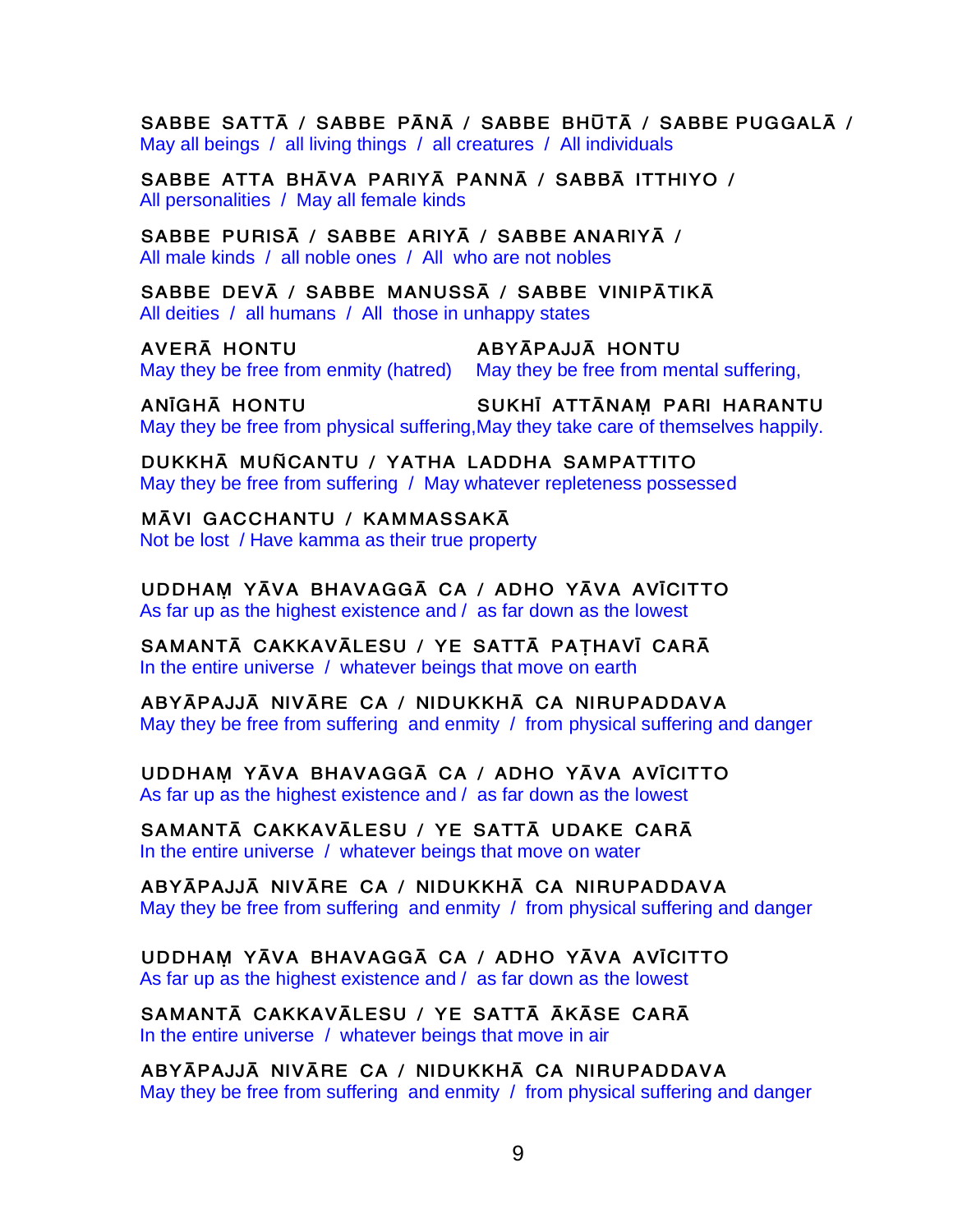#### **METTA SUTTA** DISCOURSE ON LOVING-KINDNESS

**1) KARAN¿YA MATTHA KUSALENA** He who is skilled in his good

> **YANTAþ SANTAþ PADAþ ABHI-SAMECCA** And who wishes to attain that state of calm should act thus:

**SAKKO UJÐ CA SÐJÐ CA** He should be able, upright, perfectly upright,

**SUVACO CASSA MUDU ANATIMĀNĪ** Obedient, gentle and humble.

**2) SANTUSSAKO CA SUBHARO CA** Contented, easily supportable,

> **APPA-KICCO CA SALLAHUKA-VUTTI** With few duties, of light livelihood,

**SANTINDRIYO CA NIPAKO CA** Controlled in senses, discreet, not impudent;

**APPA-GABBHO KULESU ANANU GIDDHO** Not to be greedily attached to families.

**3) NACA KHUDDAþ SAM¾CARE KIÑCI** He should not commit any slight wrong

> **YENA VIÑÑU PARE UPAVA-DEYYUþ** such that other wise men might censure him.

**SUKHINO V¾ KHEMINO HONTU** May all beings be happy and secure;

**SABBE SATT¾ BHAVANTU SUKHI-TATT¾** May their hearts be wholesome !

**4) YE KECI P¾NA BHÐ-TATTHI** Whatsoever living beings there are;

> **TAS¾ V¾ TH¾VAR¾ V¾ ANAVA SES¾** Without exception – feeble or strong, ,

 $D\overline{I}$ GHA VA YE MAHANTA VA Long or big,

**MAJJHIM¾-RASSA-K¾NUKA THÐL¾** stout or medium, short, small or large,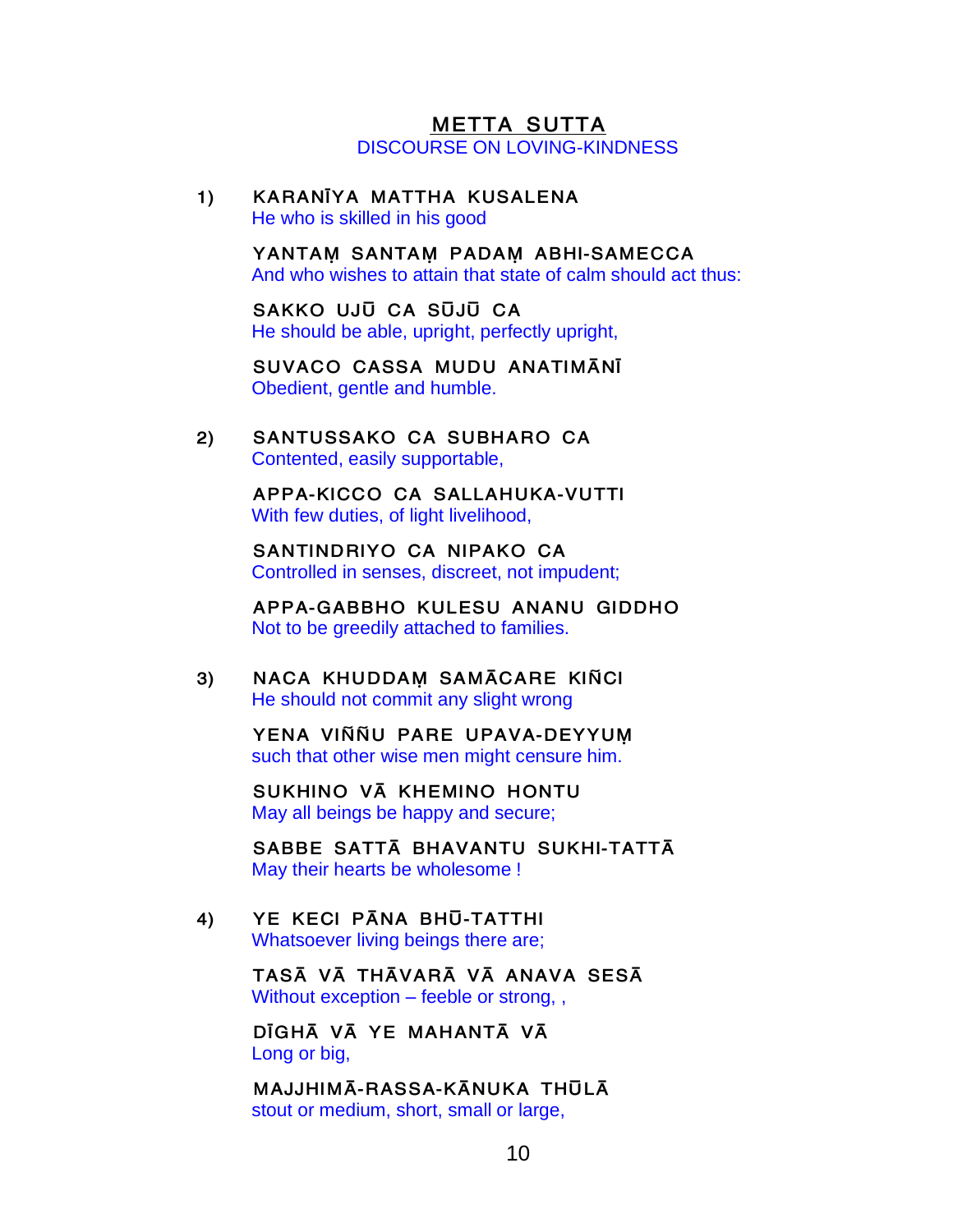5) DITȚĂ VĂ YEVA ADDITȚĂ those seen or unseen,

> **YE CA DÐRE VASANTI AVIDÐRE** those dwelling far or near,

**BHÐT¾ V¾ SAMBHAVES¿ V¾** those who are born and those who are to be born –

**SABBE SATT¾ BHAVANTU SUKHI-TATT¾** May all beings, without exception, be happy minded !

**6) NA PARO PARAþ NIKUBBETHA**  Let not one deceive another

> **N¾TI-MAÑÑETHA KATTHACI NAþ KAÑCI** nor despise any person whatsoever in any place.

**BYĀRO-SANĀ PATIGHA-SAÑÑĀ** In anger or ill-will,

**N¾ÑÑA-MAÑÑASSA DUKKHA-MICCHEYYA** let him not wish any harm to another.

**7) M¾T¾ YATH¾ NIYAþ PUTTAþ** Just as a mother would protect her only child,

> **¾YUS¾ EKA-PUTTA-MANU RAKKHE** At the risk of her own life,

**EVAMPI SABBA BHÐTESU** Even so towards all beings

**MĀNASAM-BHĀVAYE APARI-MĀNAM** let him cultivate a boundless heart

**8) METTAþ CA SABBA LOKASMIþ** Towards the whole world : -

> **MĀNASAM-BHĀVAYE APARI-MĀNAM** Let thoughts of boundless love pervade;

**UDDHAþ ADHO CA TIRIYAþ CA** above, below and across

**ASAM-B¾DHAþ AVERAþ ASA-PATTAþ** without any obstruction, without any hatred, without any enmity.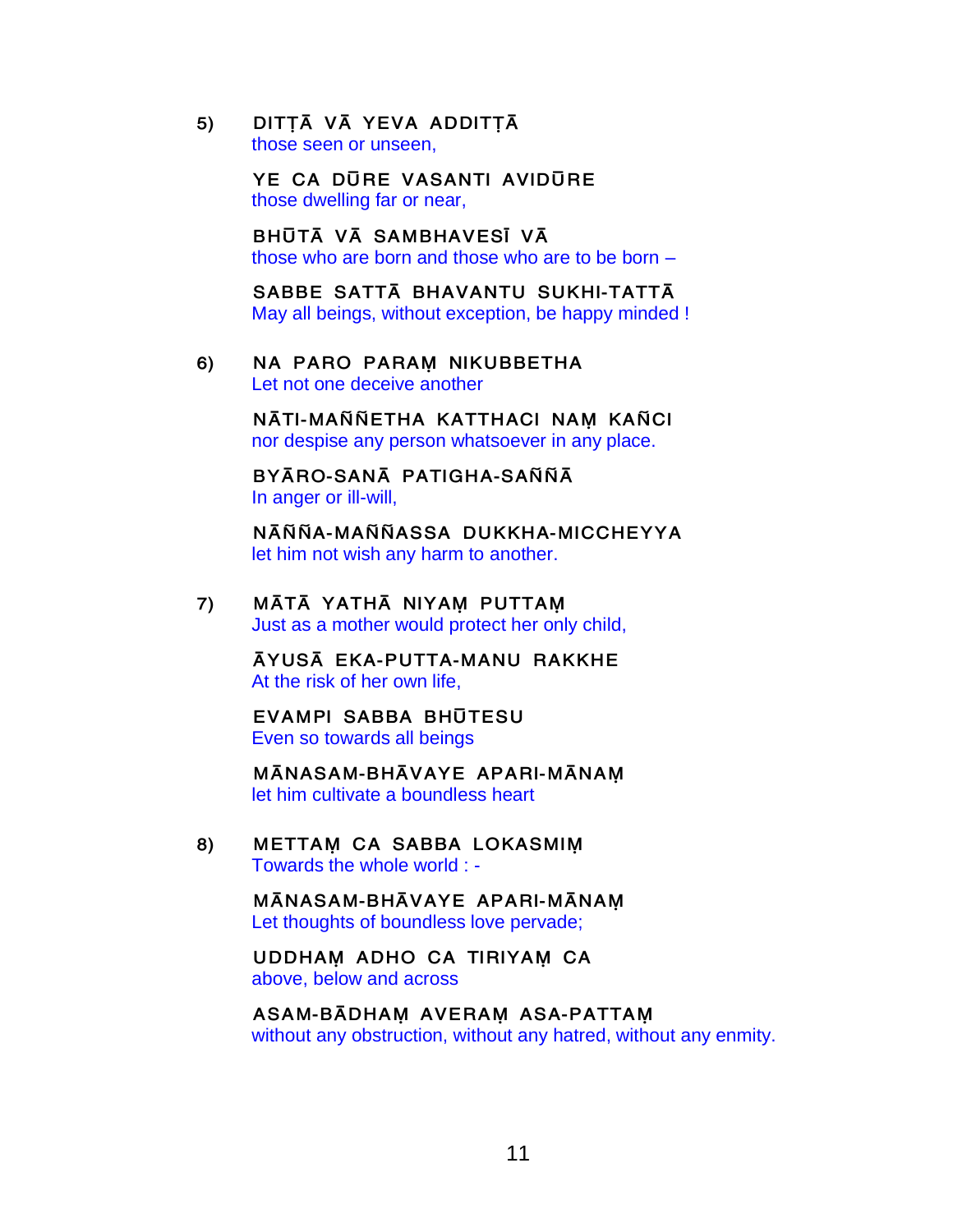9) **TITTAM CARAM NISINNO VĀ** Whether he stands, walks, sits

> **SAY¾NO V¾ Y¾VA T¾SSA VIGATA MIDDHO** or lies down, as long as he is awake,

**ETAþ SATIþ ADHITÝEYYA** he should develop this mindfulness.

**BRAHMA METAM VIHĀRAM IDHA-MĀHU** This, they say, is the Highest Conduct here.

10) DITTIM CA ANUPA GAMMA SILAVĀ Not falling into wrong view,

> DASSA-NENA SAMPANNO virtuous, and endowed with insight,

**K¾MESU VINEYYA GEDHAþ** he discards attachment to sensuous desires.

**NAHI JĀTU GABBHA SEYYAM PUNARETĪ TI** Of a truth, he does not come again – for conception in a womb.

( Metta Sutta - Chant 3x )

**ETENA SACCA VAJJENA / SOTTHI TE HOTU SABBAD¾** By the firm determination of this truth, May you ever be well.

**ETENA SACCA VAJJENA / ROGĀ VUPA SAMENTU TE** By the firm determination of the truth, May you be free from illness.

**ETENA SACCA VAJJENA / HOTU TE JAYA MANGALAM** By these words of truth, may joyous victory be yours !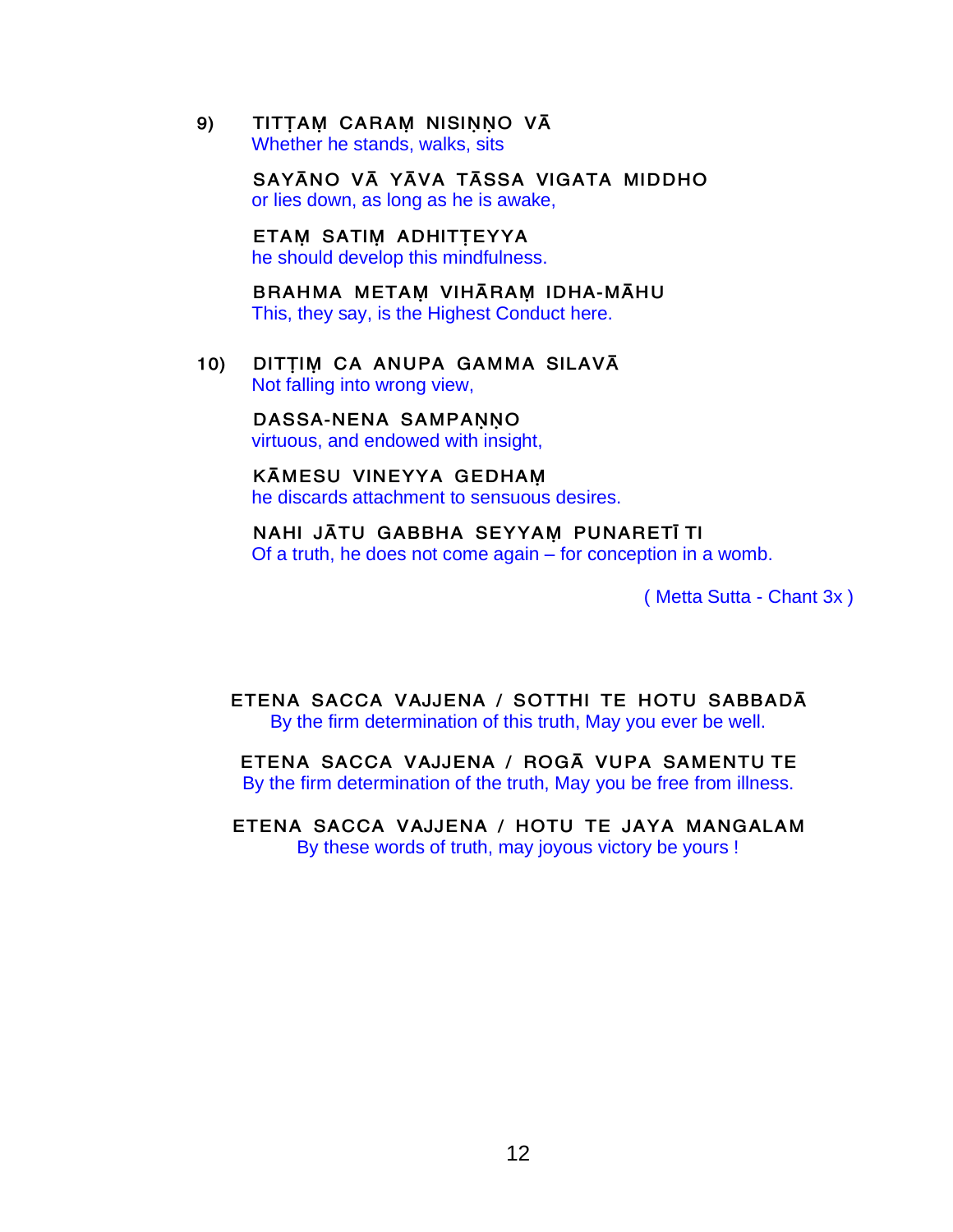## **Sharing of Merits to be done at 3.00pm**

**ABHAYA PARITTAM** FEARLESS PROTECTION

**1) YANDUN NIMITTAþ AVAMANGALAþ CA** Whatever unlucky signs and inauspiciousness,

> YO CĀMANĀPO SAKUŅASSA SADDO And the sound of birds which is not pleasing,

**P¾PAGGAHO DUSSUPINAþ AKANTAþ** Evil planets, bad dreams, undesired;

**BUDDH¾NU BH¾VENA VIN¾SAMENTU** By the Buddha's power may they be destroyed.

**2) YANDUN NIMITTAþ AVAMANGALAþ CA** Whatever unlucky signs and inauspiciousness,

> YO CĀMANĀPO SAKUŅASSA SADDO And the sound of birds which is not pleasing,

**PĀPAGGAHO DUSSUPINAM AKANTAM** Evil planets, bad dreams, undesired;

DHAMMĀNU BHĀVENA VINĀSAMENTU By the Dhamma's power may they be destroyed.

**3) YANDUN NIMITTAþ AVAMANGALAþ CA** Whatever unlucky signs and inauspiciousness,

> YO CĀMANĀPO SAKUNASSA SADDO And the sound of birds which is not pleasing,

**PĀPAGGAHO DUSSUPINAM AKANTAM** Evil planets, bad dreams, undesired;

**SANGH¾NU BH¾VENA VIN¾SAMENTU** By the Sangha's power may they be destroyed.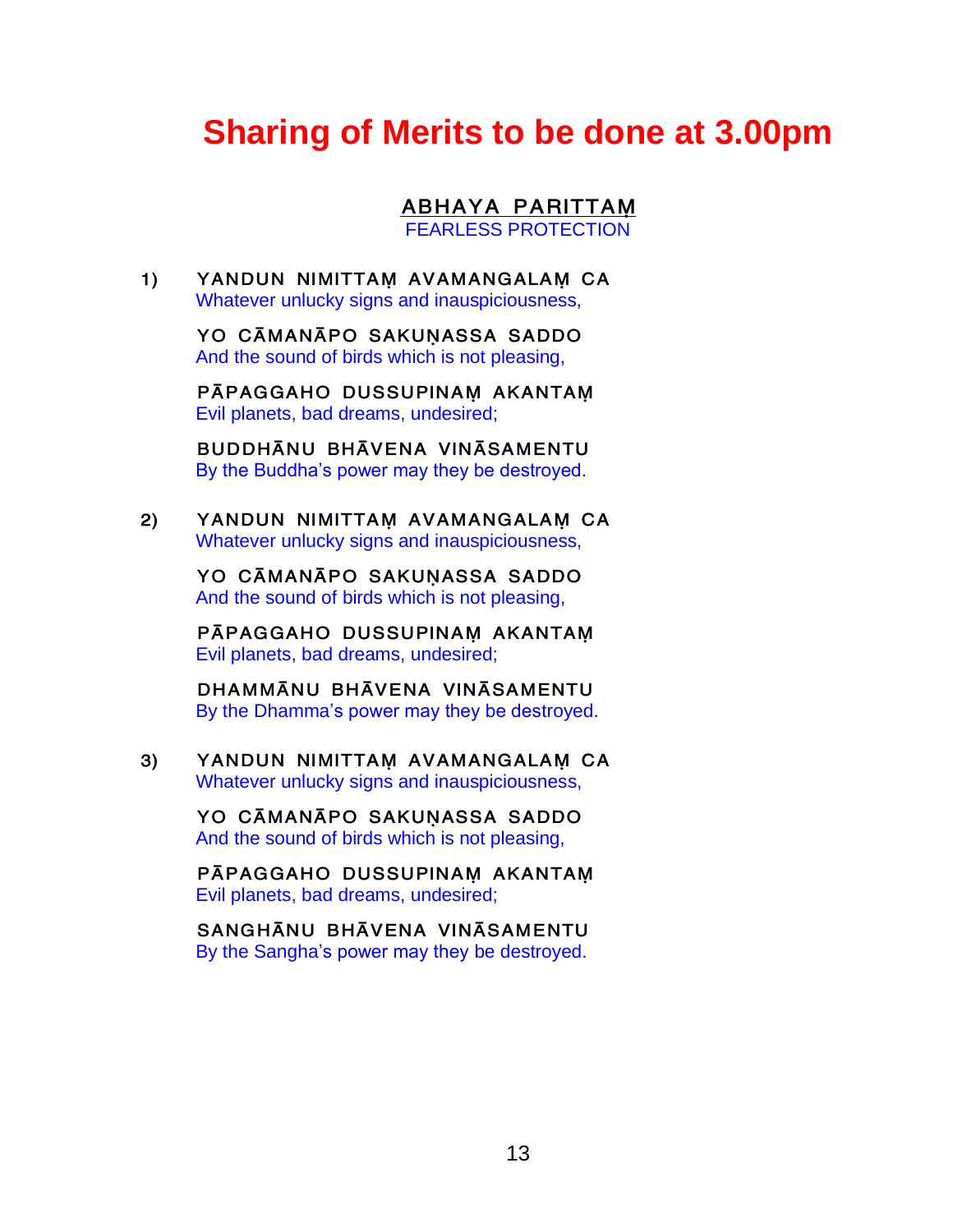## **ANUMODANA**

#### **SHARING OF MERITS**

**¾K¾SATݾ CA BHUMMATݾ DEV¾ N¾G¾ MAHIDDHIK¾** May all beings inhabiting space & earth Devas & Nagas of mighty power,

**PUÑÑAŅ TAŅ ANUMODITVĀ CIRAŅ RAKKHANTU LOKA SĀSANAŅ<br>Having shared this merit long protect the Buddha's Dispensation.** Long protect the Buddha's Dispensation.

**ETT¾VAT¾ CA AMHEHI SAMBHATAþ PUÑÑA SAMPADAM** To that extent by us Merits has been acquired and collected,

May all deities, all creatures May all beings rejoice

**SABBA SAMPATTI SIDDHIY¾** For the achievement of all successes.

SABBE DEVĀ SABBE BHŪTĀ SABBE SATTĀ ANUMODANTU

## **LOKASSA SUBHA PATTHANA**

#### **BLESSING TO THE WORLD**

May the rain in due season, May there be rich harvest,

**PHĪTŪ BHAVATU LOKO CA RĀJĀ BHAVATU DHAMMIKO** May the world prosper, May the king be righteous.

**DEVO VASSATU K¾LENA SASSA SAMPATTI HOTU CA**

## **PATTI DĀNA**

#### **TRANSFERENCE OF MERITS TO THE DEPARTED**

Let this merits accrue to my relatives, May they be well and happy

**IDAM ME ÑĀTINAM HOTU SUKHITĀ HONTU ÑĀTAYO (3x)**